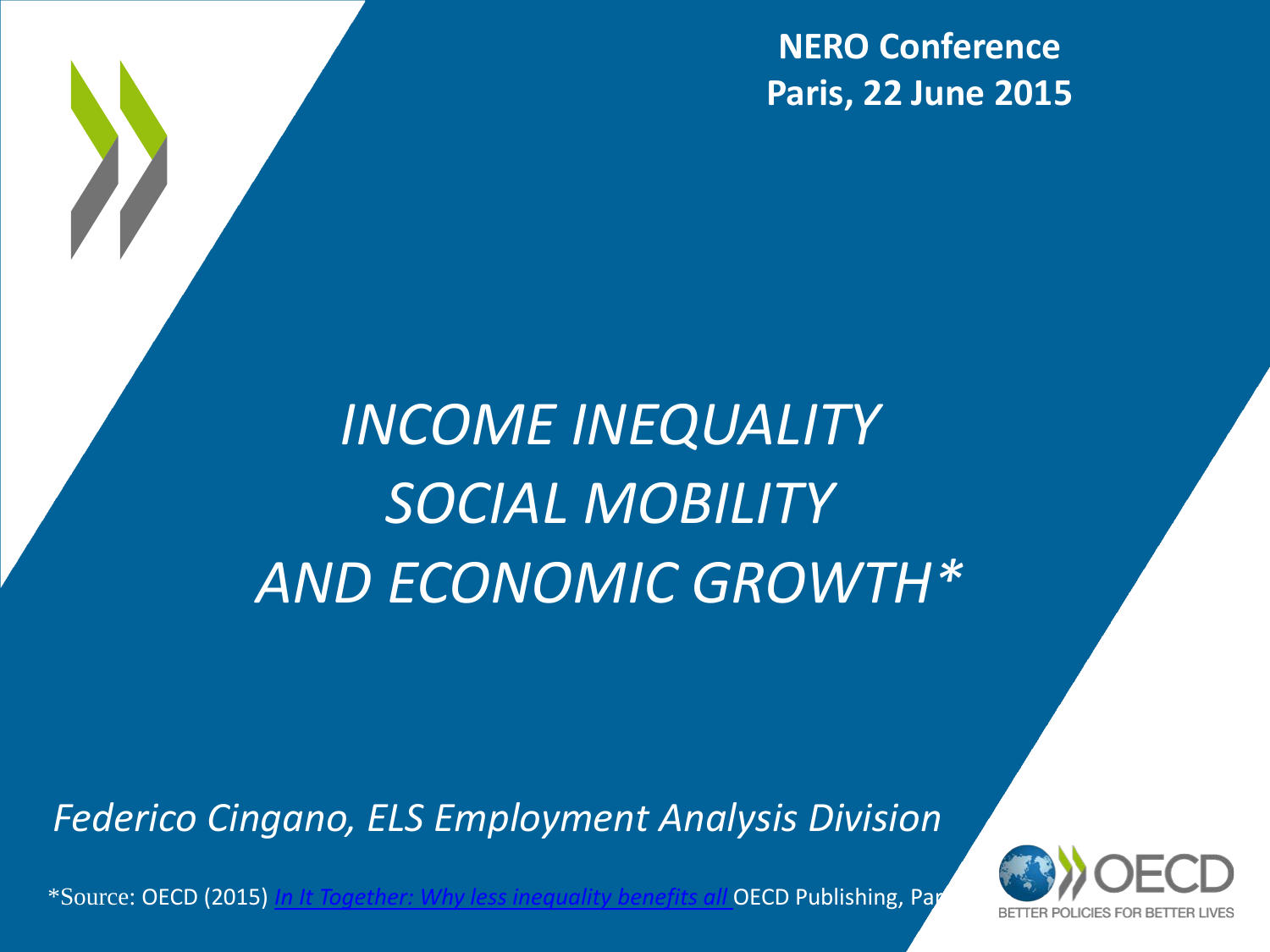## OECD work on income distribution …

- Long-standing interest in data collection and analysis
	- Early works  $\rightarrow$  mid 1970s; regular data collection  $\rightarrow$  mid 1990s
- Documented the (increasing) patterns of income inequality across MCs in many publications
	- Latest one warns: "The gap between rich and poor is at its highest level since 30 years"

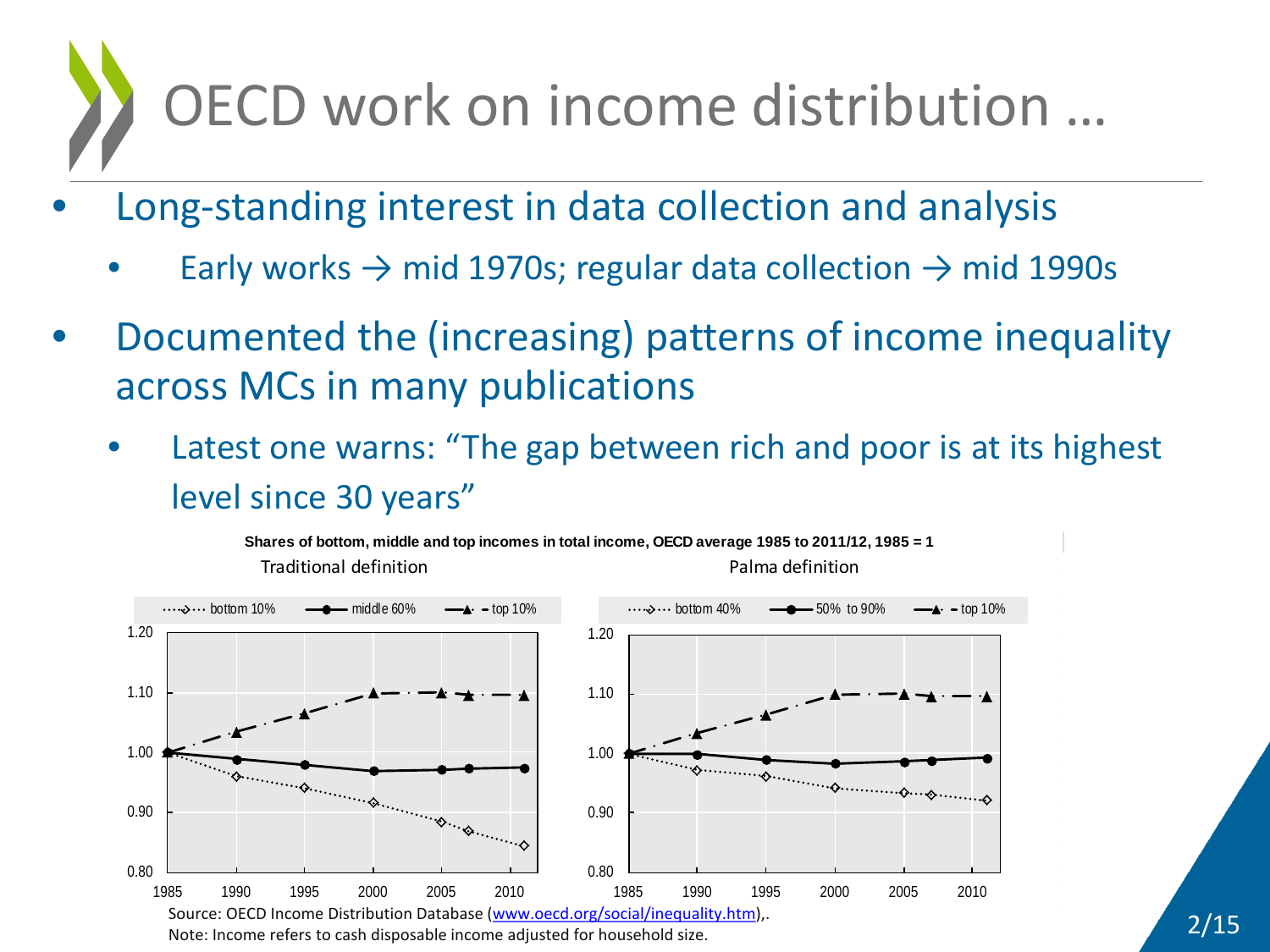### ... contributed to a growing public discussion

- Rising concerns about the potential impact of these trends on our societies …
	- Is increasing inequality compatible with social cohesion and political stability?
	- … and economies:
		- Does it imply lower **social mobility**?
		- Does it affect **economic growth** (recovery)?
- To a large extent, the answers depend on the impact of inequality on (human and physical capital) investment, on entrepreneurship and innovation etc.
	- **Incentives vs Opportunities**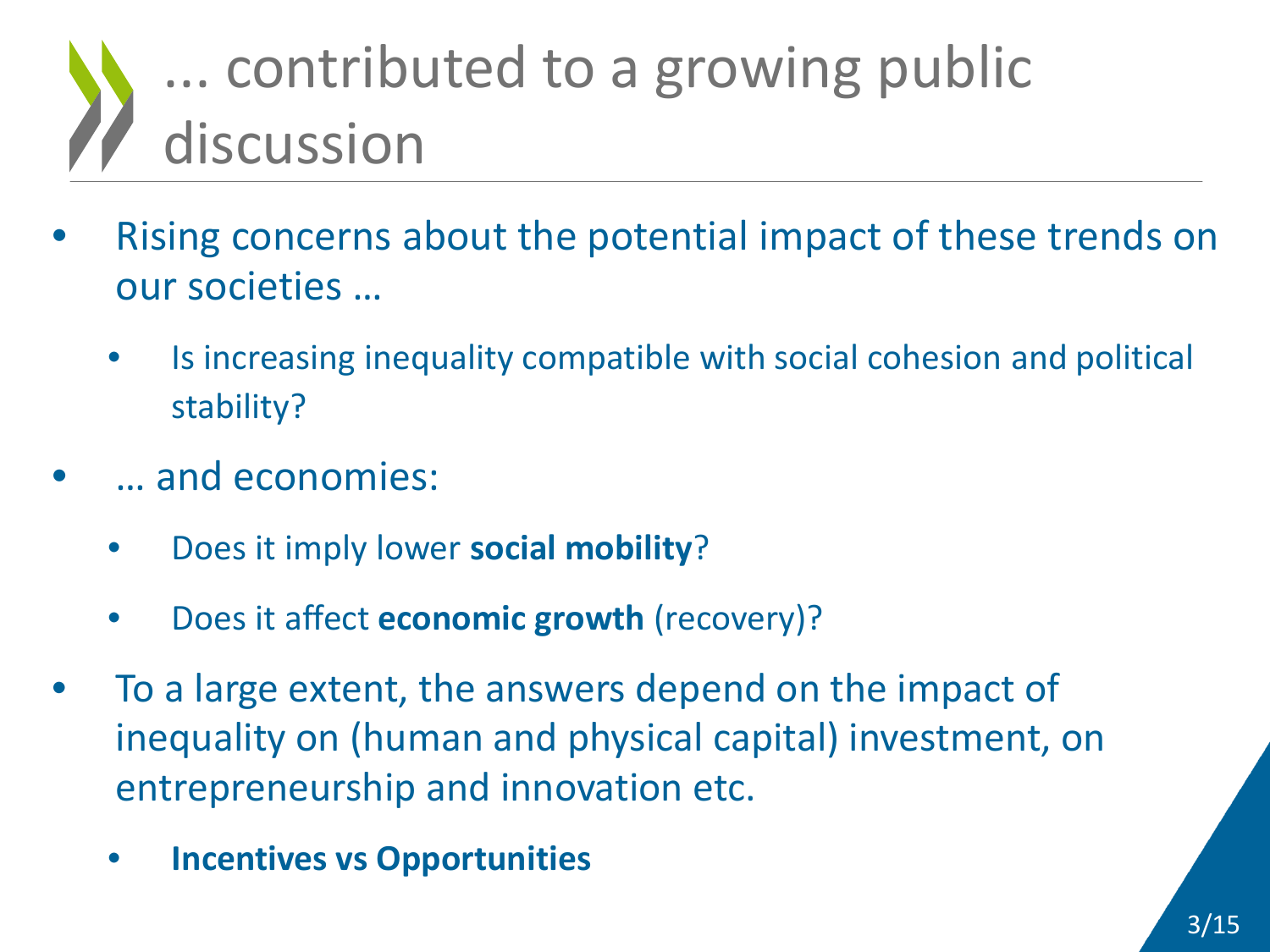

#### Social mobility varies substantially across OECD countries…

• Children education (or income) depends on parents' education (or income)  $\rightarrow$  intergenerational persistence in outcomes



**Note:** The charts plots estimates of social mobility (= 1 - the intergenerational earnings elasticity). A higher number means more mobility. A value of 0.85 (=1 - 0.15) in DNK means that if an individual earns 10,000 less income than average, the children will earn 1,500€ less than average (as opposed to 5,000€ less than average in the UK). Source: OECD calculations from different sources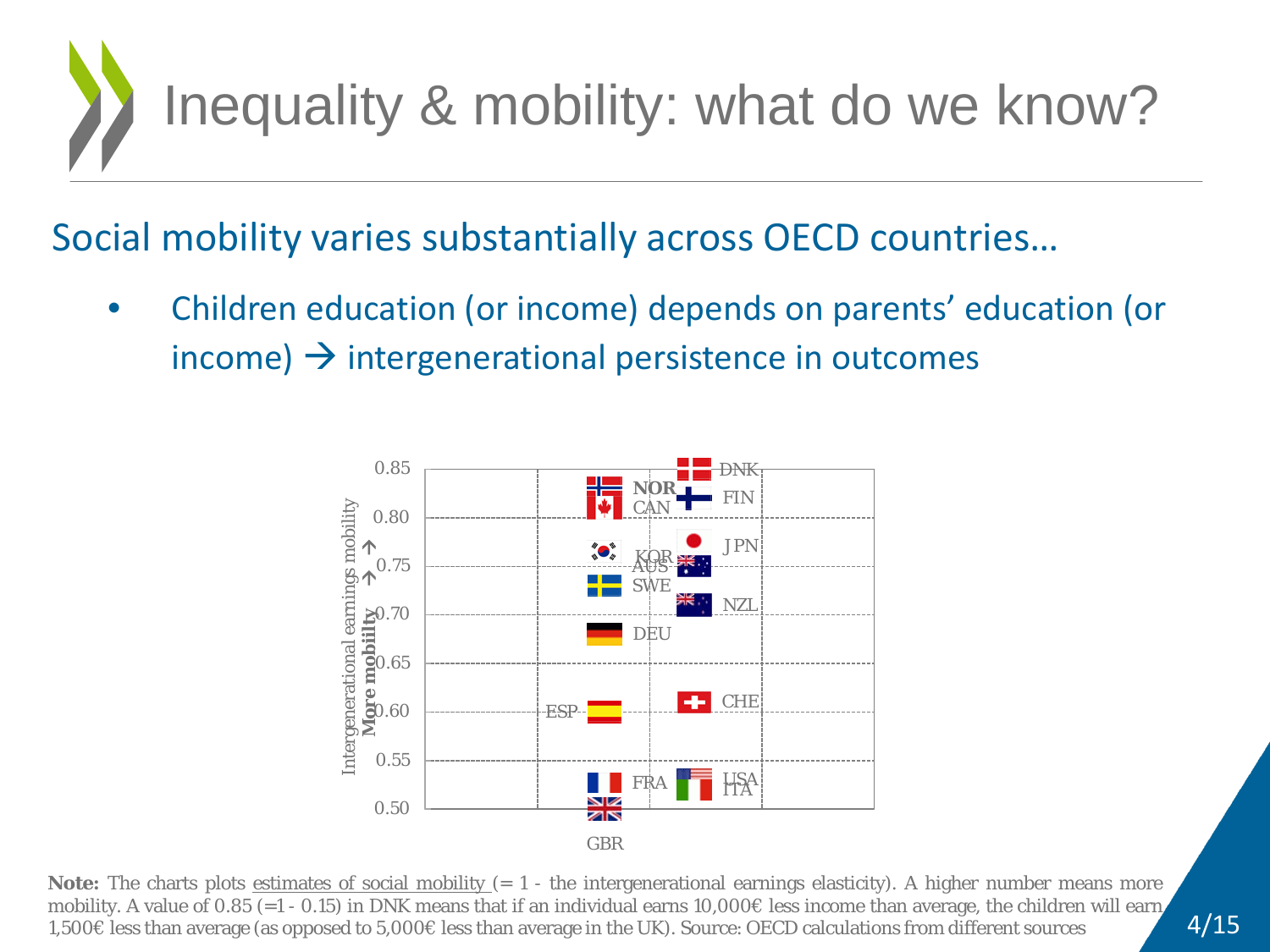

### … and it is negatively correlated with inequality (the "GCC")

• Intergenerational persistence in outcomes increases with outcome (income) disparities



**Note:** estimates of social mobility (1 - the intergenerational earnings elasticity) against (Gini) inequality. Both indicators increase with inequality and mobility. Source: OECD calculations from different sources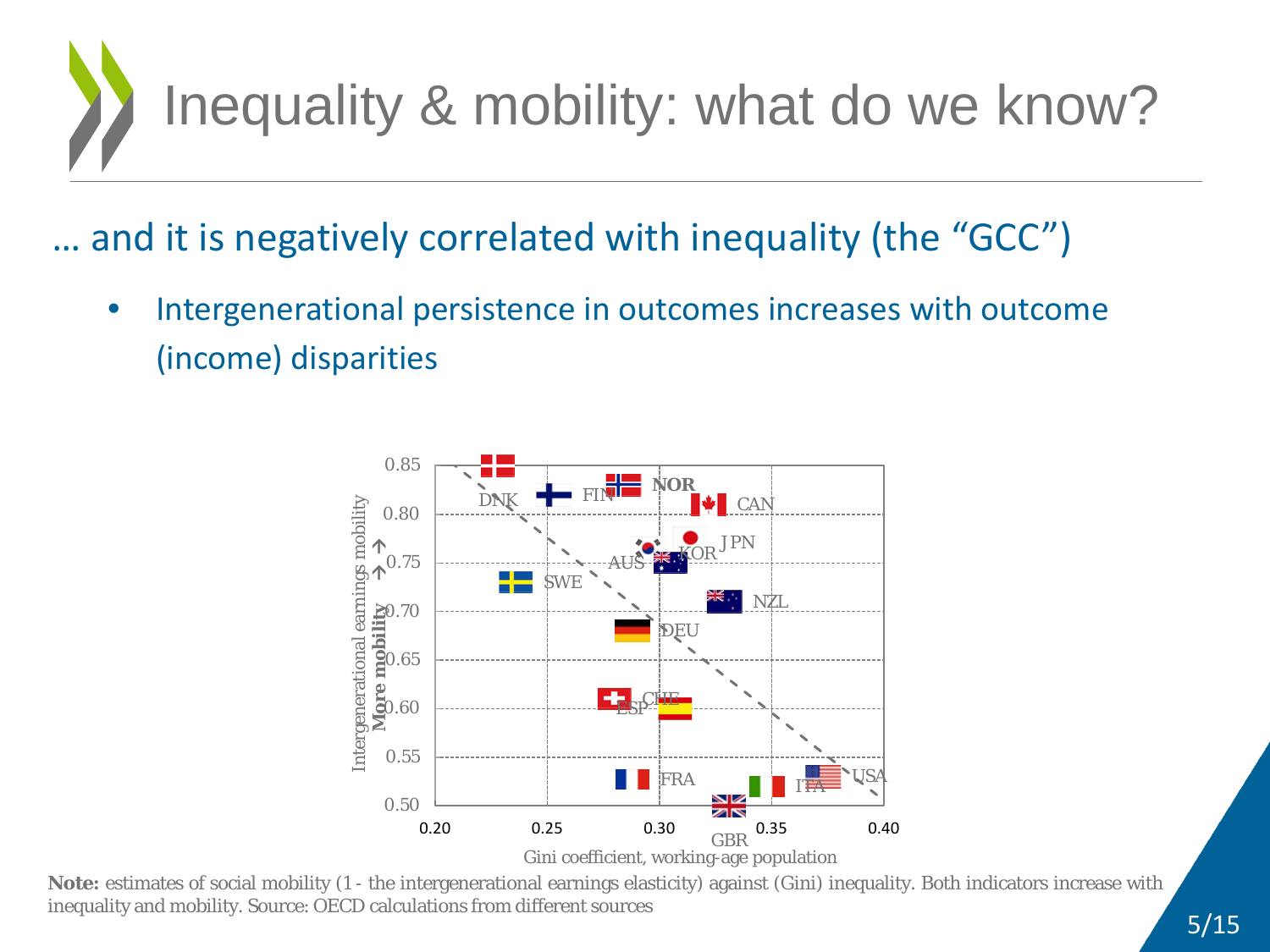

Does this imply that increasing inequality would lower mobility?

- Difficult to argue from cross country correlations
	- **EXTED FIGHT** inequality might correlate with the quality of the educational system, or with other policies and institutions that affect outcomes

- Aggregate evidence (the GCC) is silent on the underlying mechanisms
	- **EXECT** is it due in particular to underinvestment by the poor?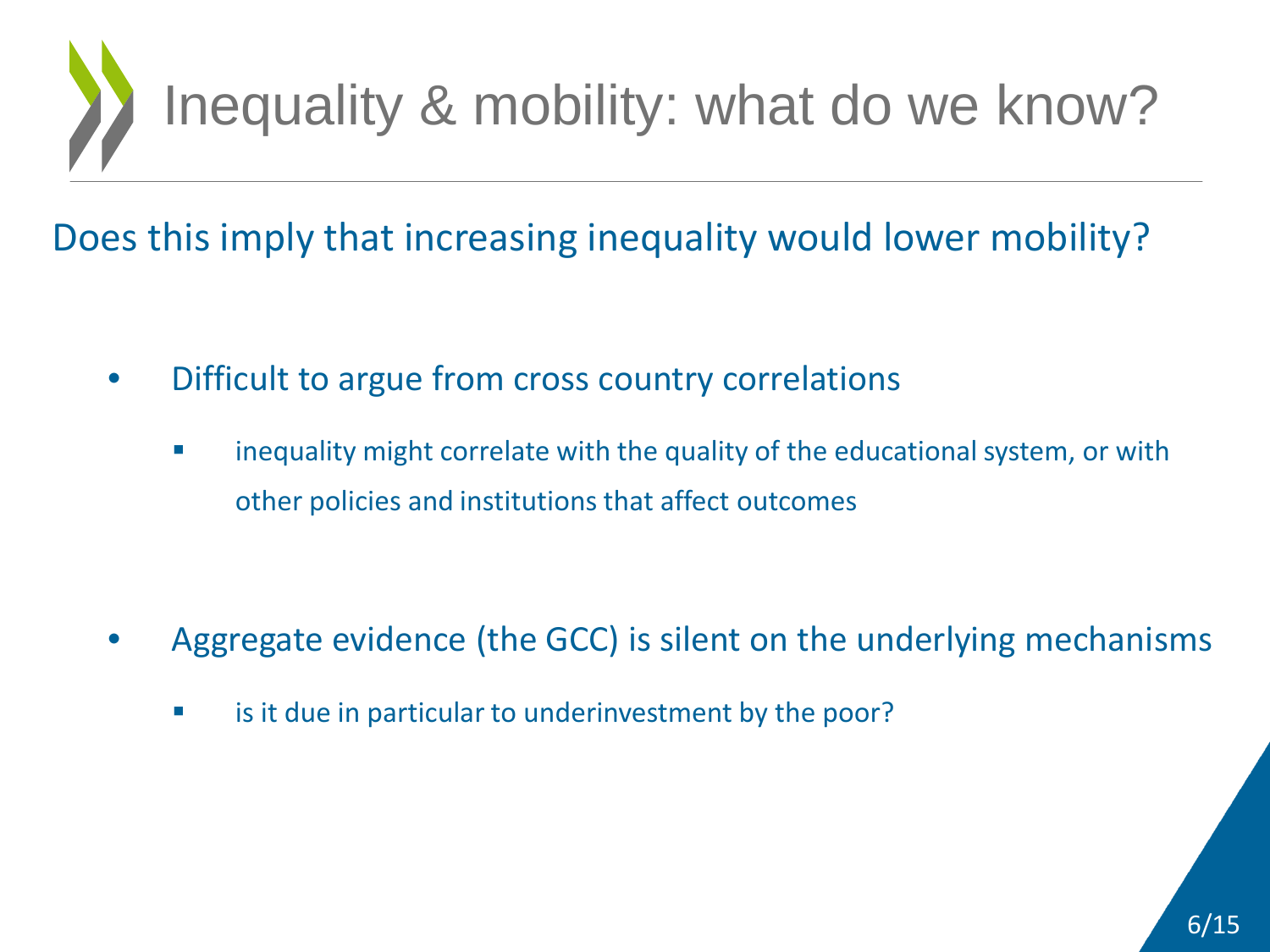### Recent OECD evidence on inequality & (educational) mobility

### Look at the consequences of inequality on attainments by individuals with different parent educational background (PEB)

$$
HC_{i,t,c} = \beta_1 PEB_{i,t,c} + \beta_2 PEB_{i,t,c} * Ineq_{t,c} + \mu_c + \mu_t + \epsilon_{i,t,c}
$$



*HC:* human capital (individual *i*, in country *c*, age cohort *t*) *PEB*: index for parents education being low, medium or high *Ineq*: inequality in *c*, measured when *i* was 14 yrs old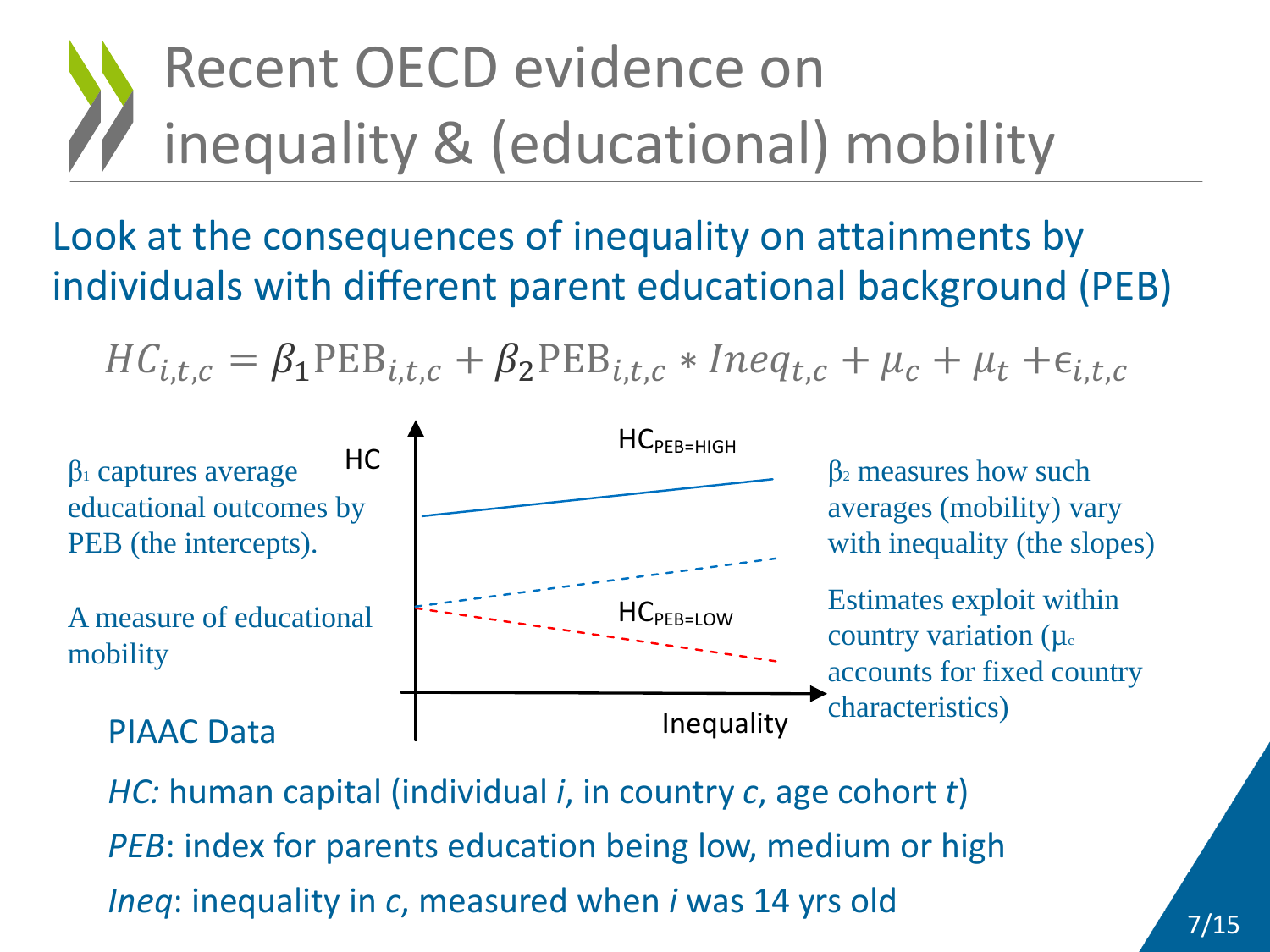### The role of inequality and family background for formal education (i)

Inequality lowers the probability of Tertiary education, but only among individuals with low parental education …



Interquartile range

#### **A 6 Gini pts. increase in inequality (the US-Canada differential in 2010) is associated to 4 ppts. lower probability of tertiary education of Low PEB individuals**

Note: Low PEB: neither parent has attained upper secondary education; Medium PEB: at least one parent has attained secondary and postsecondary, non-tertiary education; High PEB: at least one parent has attained tertiary education. The bars indicate 95% confidence intervals. Source: OECD (2015) *In It Together: Why less inequality benefits all* OECD Publishing, Paris. [http://dx.doi.org/10.1787/9789264235120](http://dx.doi.org/10.1787/9789264235120-en)[-en](http://dx.doi.org/10.1787/9789264235120-en)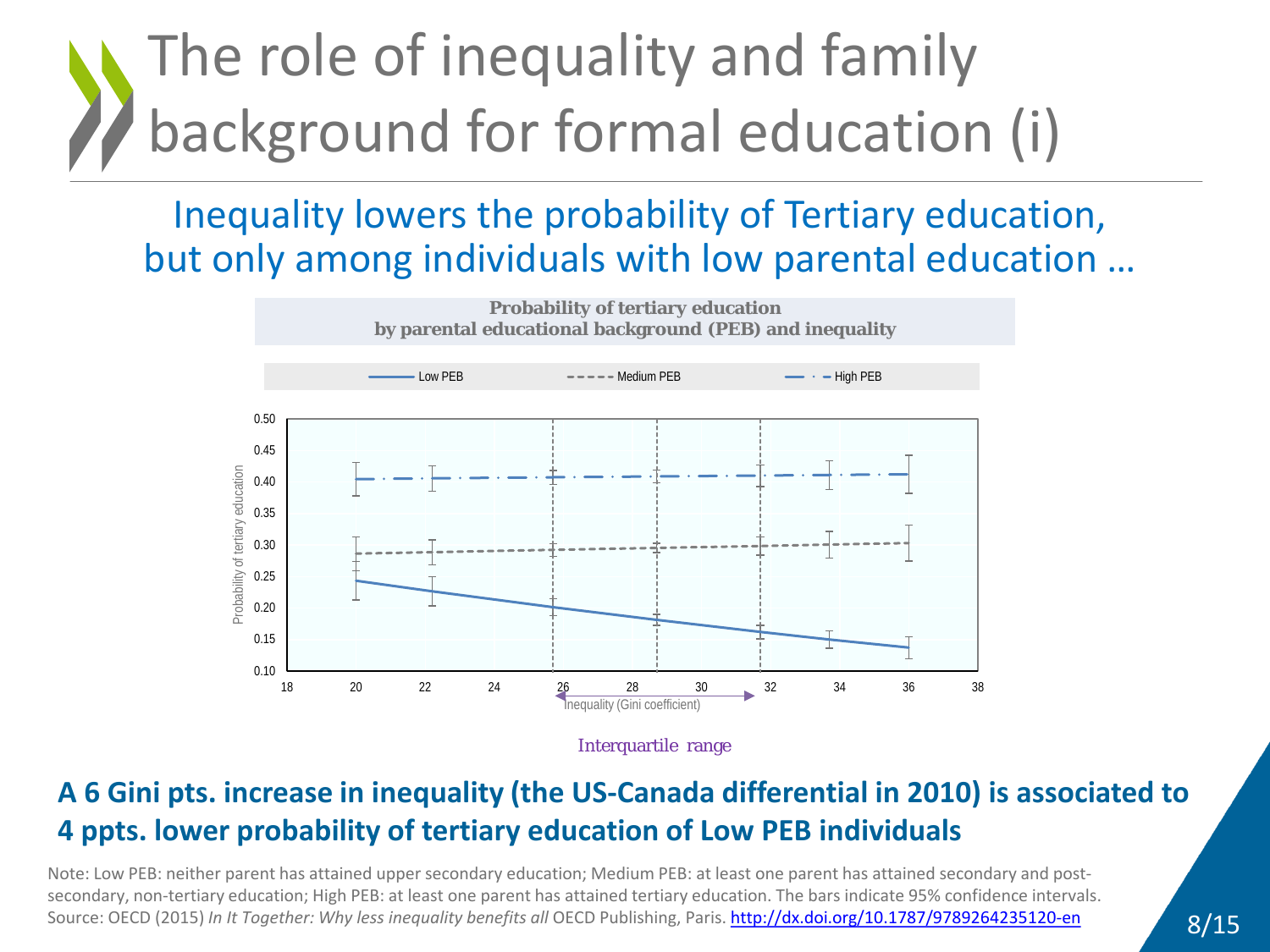### The role of inequality and family background for formal education (ii)

### … while increasing their probability of (at most) lower secondary education



#### **A 6 Gini pts. increase in inequality is associated to a ~5 ppts higher probability that Low PEB individuals attain at most lower secondary education**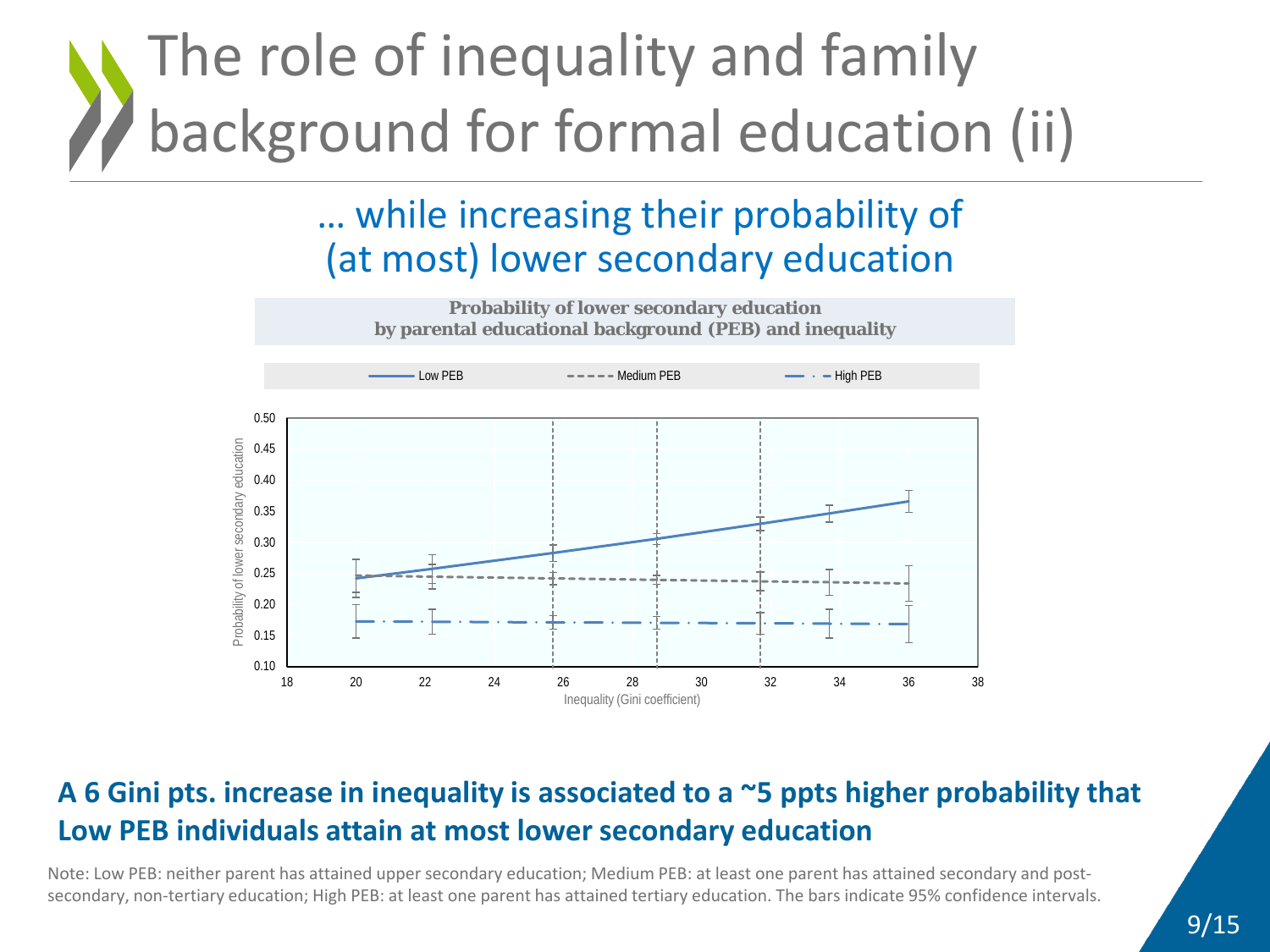### The role of inequality and family background for skill proficiency (i)

#### Inequality lowers (literacy and numeracy) skills, but only among individuals with low parental education



#### **A 6 Gini pts. increase in inequality is associated to lower Numeracy score (by ~6 pts) by low PEB individuals (35% of the baseline differential relative to Med PEB)**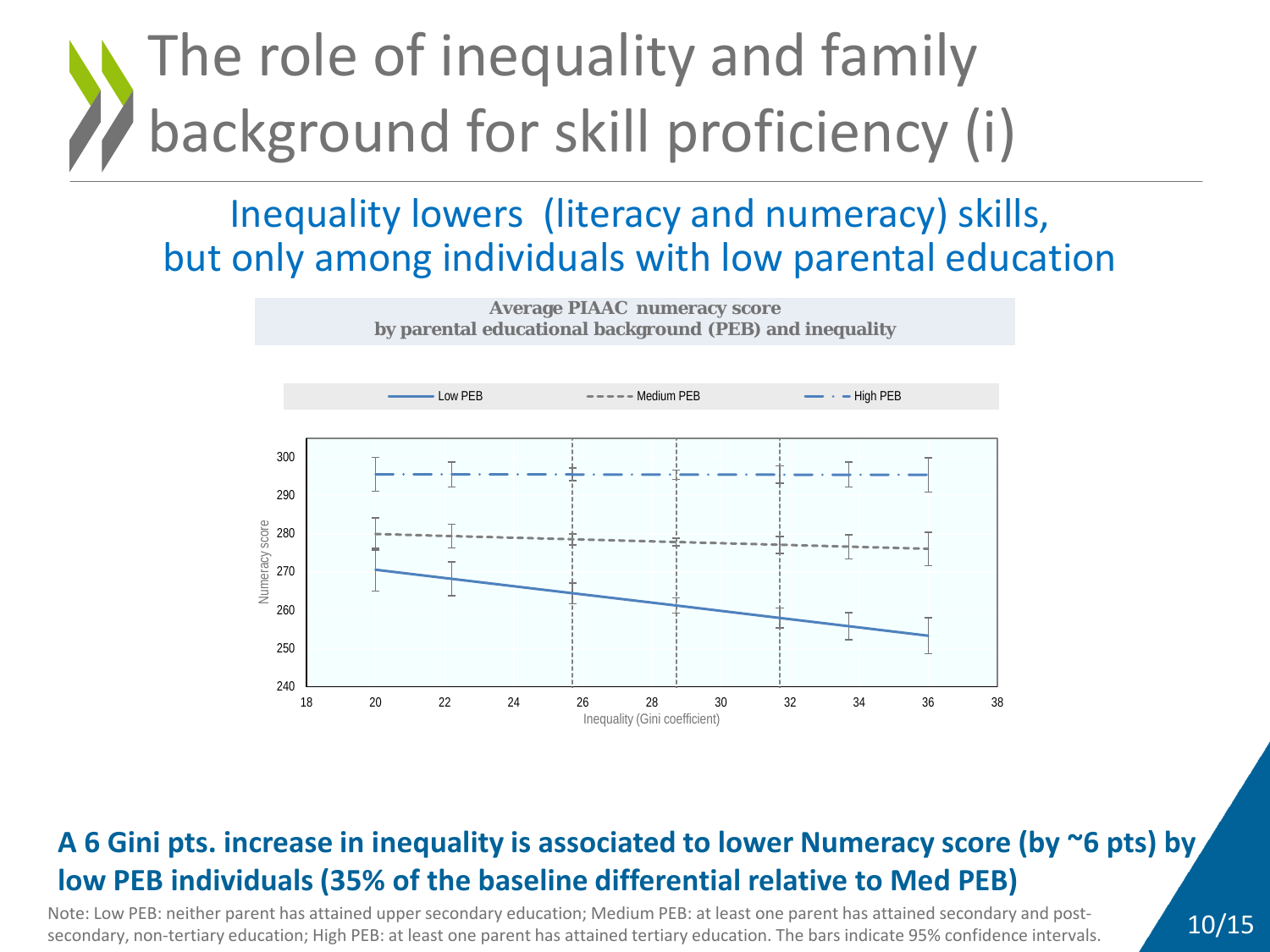### The role of inequality and family background for skill proficiency (ii)

### Inequality lowers skill proficiency of low PEB individuals, even conditioning on the level of formal education

**Average PIAAC numeracy score conditional on education by parental educational background (PEB) and inequality**



#### **A 6 Gini pts. increase in inequality is associated to lower Numeracy score (by ~5 pts) by low PEB individuals**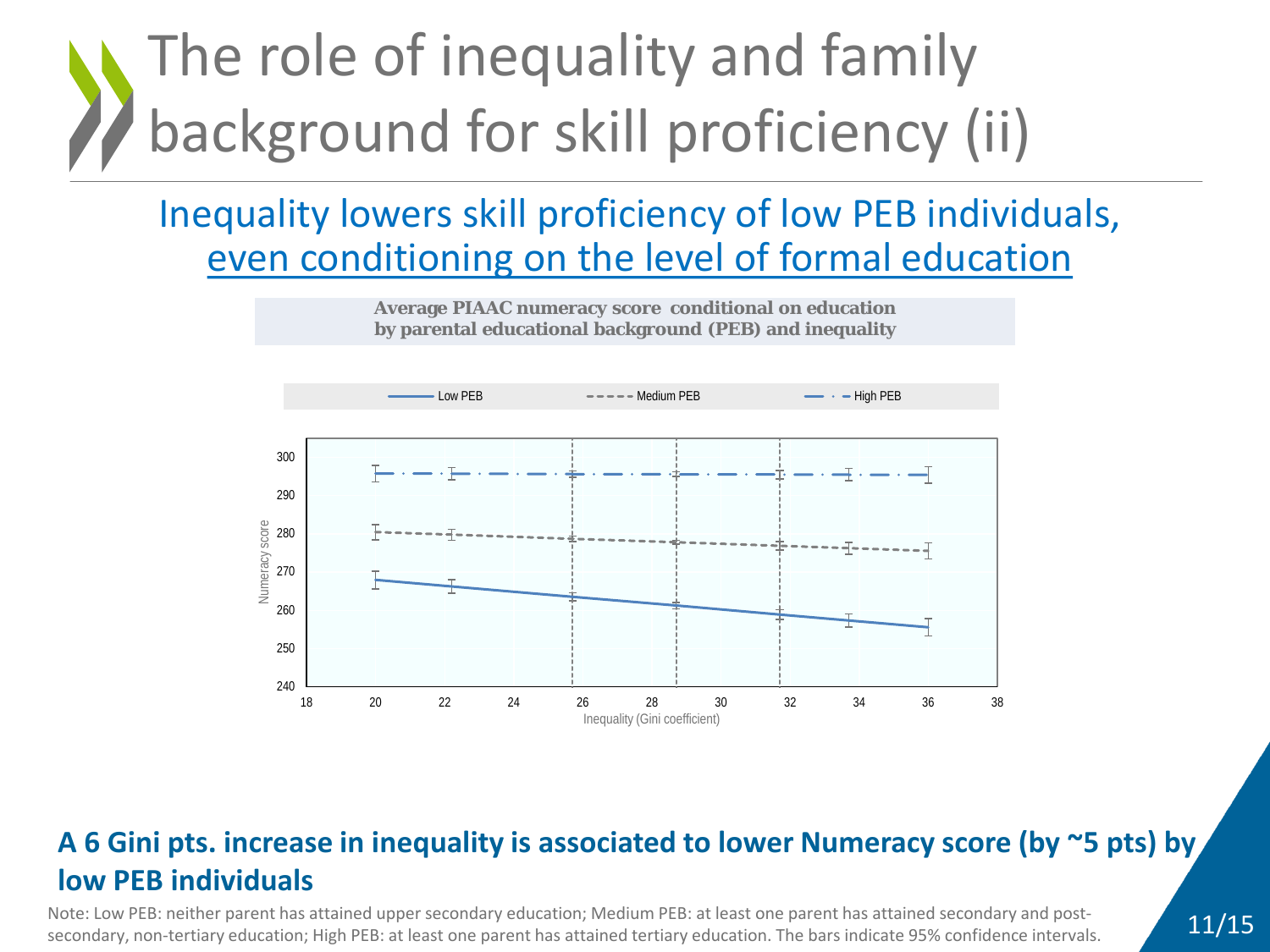### The role of inequality and family background for labour market outcomes

#### Inequality increases the probability that low PEB individuals are *not* employed over their working life



#### **A 6 Gini pts. increase in inequality is associated to an increase in this probability by 3 ppts**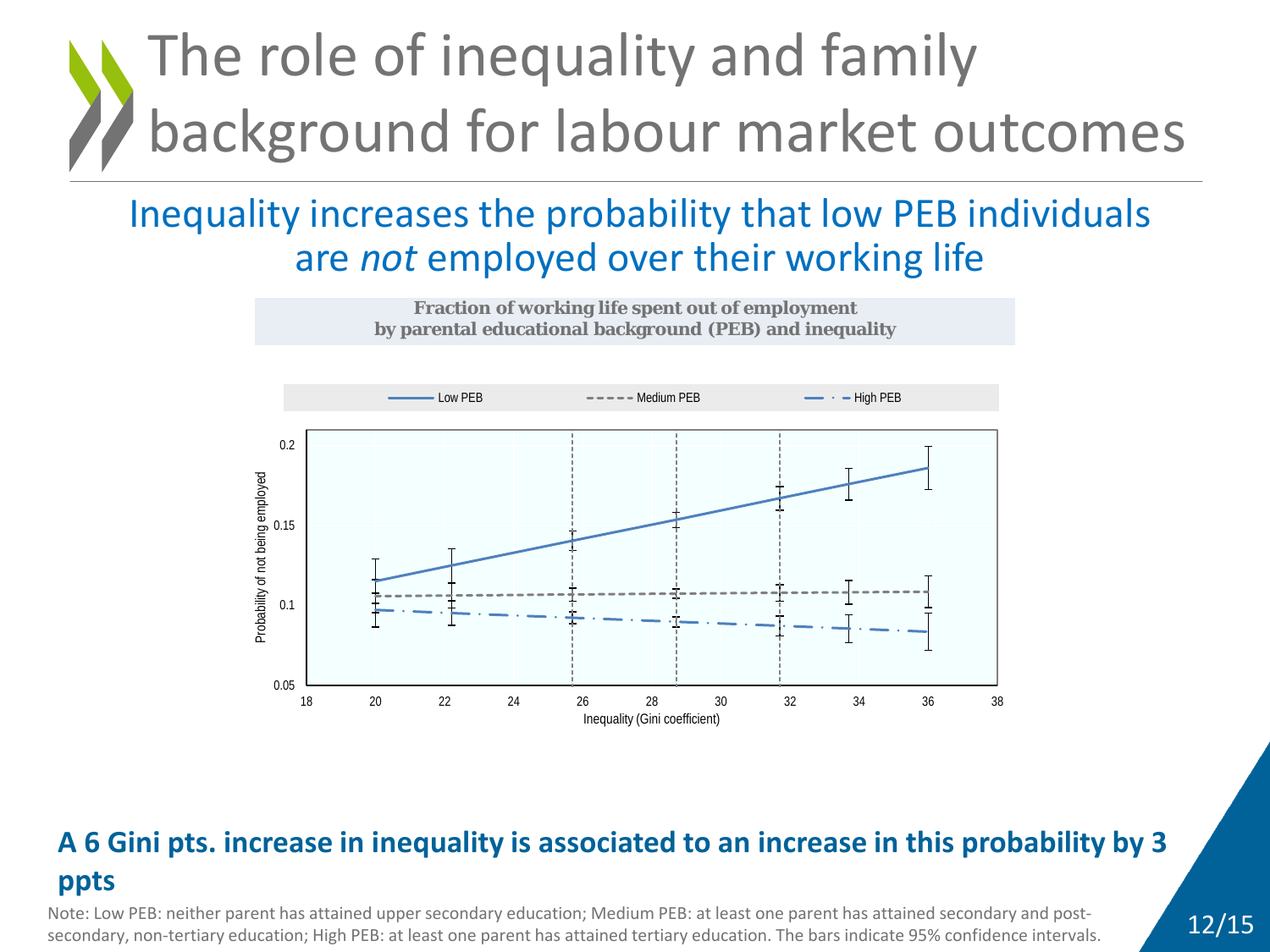# Inequality & growth: what do we know?

- Huge literature started in 1990s. Mostly focused on reducedform growth regressions
- Largely inconclusive:
	- Early (cross-country) works: mostly negative estimates
	- Later (panel) analyses: often positive (or non-significant) estimates
- Possible explanations:
	- Data quality and their coverage
	- Estimation approaches and inequality indicators
- Recent research based on OECD data shows that when income inequality rises economic growth falls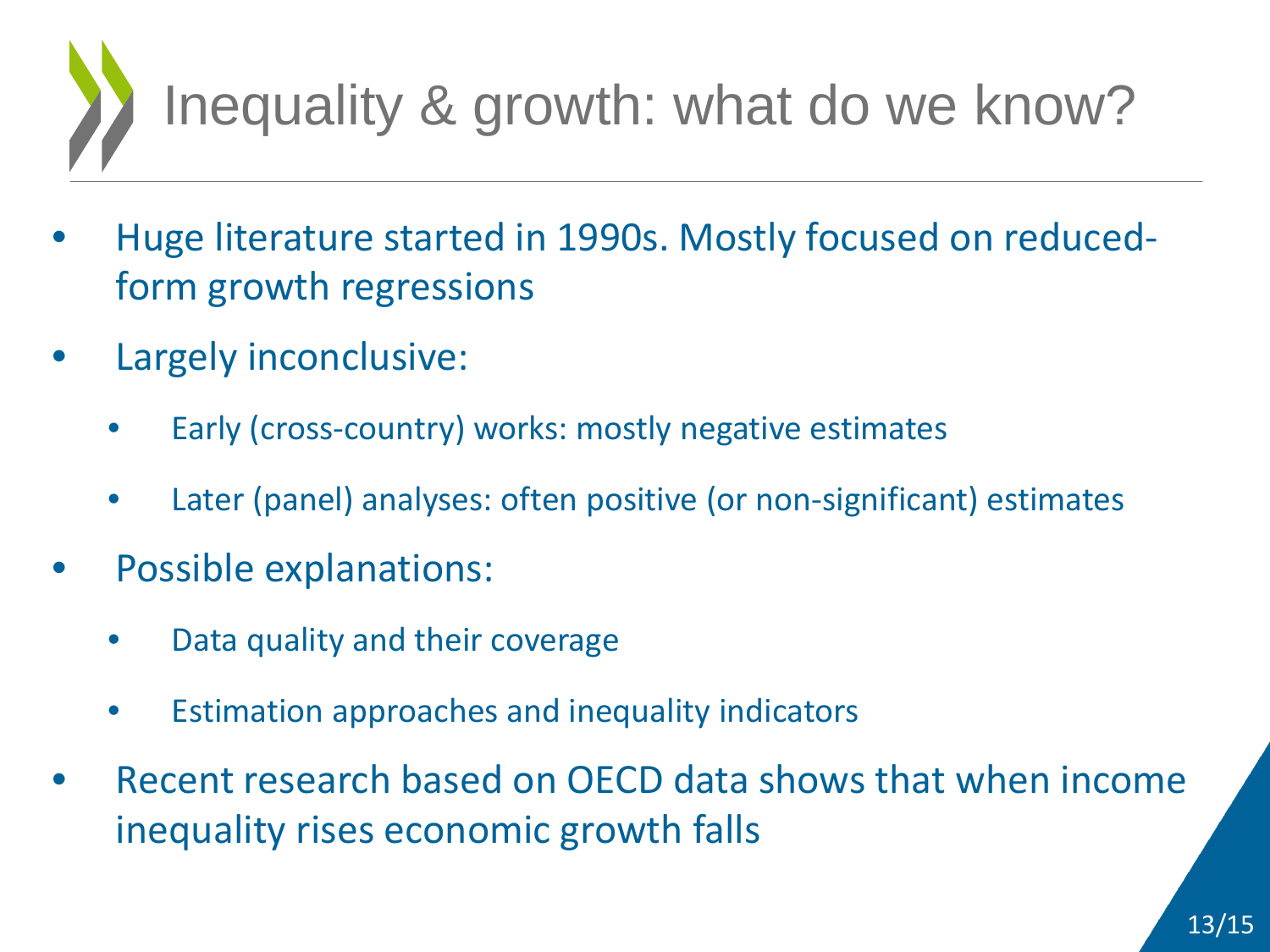### Recent OECD evidence on Inequality & growth

- Looking across OECD countries (1970-2010) the effect is significantly negative
	- Increasing income inequality by 1 Gini pt. lowers the growth rate of GDP per capita by  $\sim$ 0.12 pp per year, with a cumulative loss of ~3% after 25 years.
- Result is driven by disparities at the *bottom* of the distribution
	- The negative effect is not just for the poorest income decile but involves the lower middle classes (the bottom 40%). Top inequality is less, if any, relevant for growth